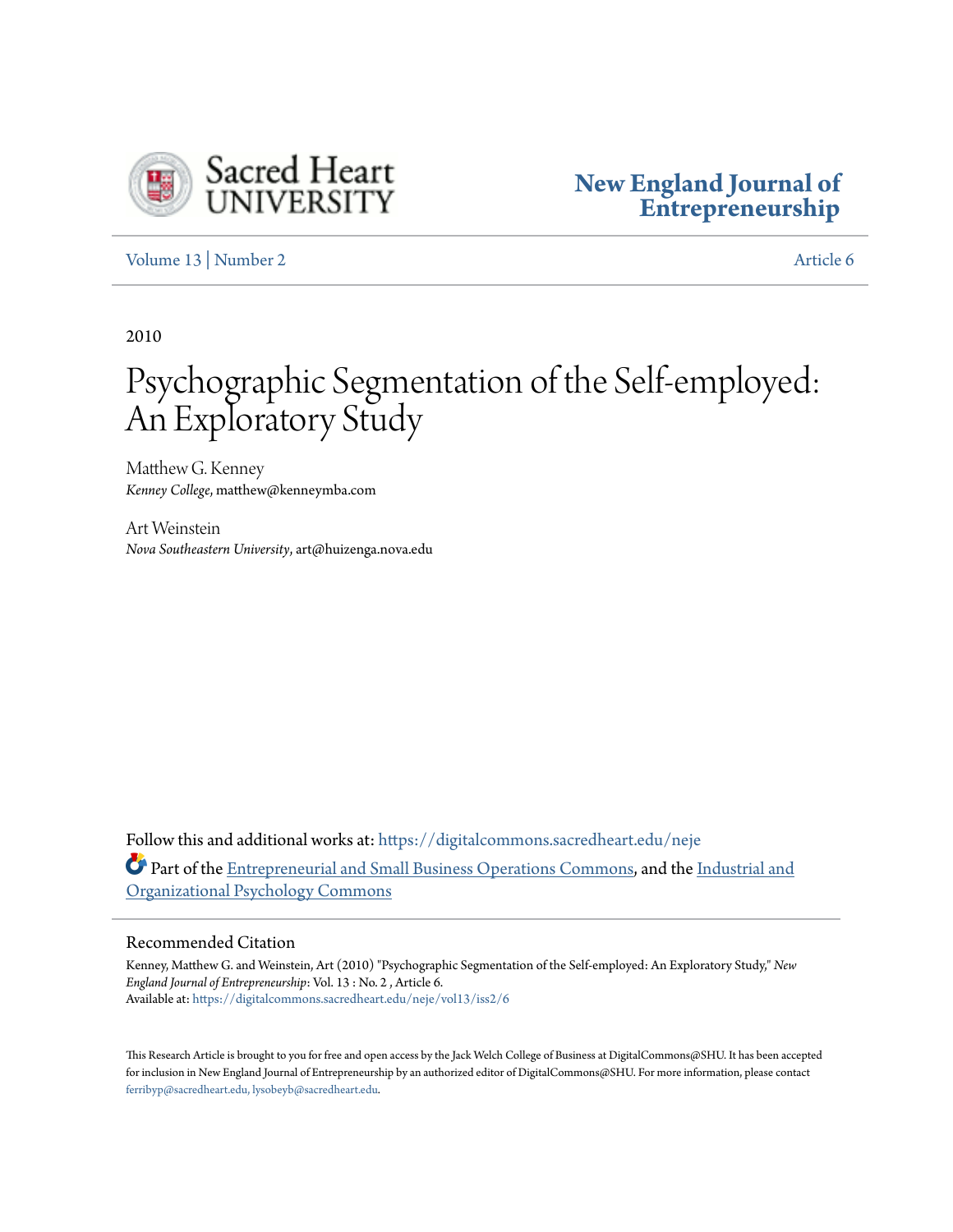# **Psychographic Segmentation of the Self-employed: An Exploratory Study**

# Matthew G. Kenney Art Weinstein

*Although it is well established in the academic litera-*<br>ture that entrepreneurs share common traits, there<br>bas been limited research dedicated to evaluating<br>bsychoerabhic profiles of the self-emploved. Using the *ture that entrepreneurs share common traits, there has been limited research dedicated to evaluating psychographic profiles of the self-employed. Using the Nominal Group Technique, the authors gleaned insight from a panel of experts in an effort to segment the selfemployed based on personality traits and the benefits they receive from an entrepreneurial career. The findings show that self-employed individuals can be classified into four distinct segments: Exemplars, Generals, Moms and Dads, and Altruists. Each group derives different benefits from self-employment. Understanding these benefits can greatly assist entrepreneurship educators and marketers of small business oriented products and services.*

Keywords: psychographics, segmentation, entrepreneurial characteristics, nominal group technique

The academic literature is replete with research discussing the character traits entrepreneurs seem to possess. However, there is a gap in the literature relative to psychographic profiles of the self-employed. For example, while it is generally accepted that entrepreneurs have a high locus of control, comfort with ambiguity, and various other traits (MacPhee, 1987; Erkkila, 2000), less research has been done into the psychology behind why some entrepreneurs are driven to change industry and societal paradigms while others, who presumably share the same traits, toil in relative obscurity content to earn less than similarly qualified professionals (Hamilton, 2000).

This study examines existing literature insofar as how entrepreneur differences extend beyond demographics and unobservable characteristics (e.g., corporate strategy). Psychographic segmentation is an emerging area of research. Strategic types (defenders, prospectors, analyzers, and reactors) and strategic orientation (customer orientation, financial orientation, internal orientation,human relations orientation, and research and development orientation) were found to be useful organizational psychographics in a study of car phone purchases by Dutch firms (a new-buy purchase decision). In contrast, the two firmographic variables, firm size and industry, had little explanatory value with respect to the adoption or nonadoption of the proposed technology (Verhallen, Frambach, and Prabhu, 1998).

Business market analysis means understanding people, relationships, and psychological drivers. By analyzing purchase motives, marketers can better understand why buyers act the way they do in the marketplace. As an example, small and medium-sized family business clients of professional service providers (accounting, insurance, and law firms) were researched using organizational psychographics. Market segments were identified based on CEO motivations for operating the business. In descending order, the eight psychographic segments of family business owners, which ranged from more than a third of the sample to less than 5 percent, were as follows: loving parents, autocrats, empire builders, fortune hunters, recruits, rebels, status seekers, and social benefactors. These grouping motivations impacted purchasing attitudes and behavior (File and Prince, 1996).

# **Literature Review**

# *Core Segmentation Research*

Psychographic segmentation is the process of grouping individuals based on attitudes, opinions, personality traits, beliefs, and lifestyles (Piirto, 1991). Although there have been conflicts within the academic community as to the reliability and validity of psychographic measures (Wells, 1975), this segmentation approach has become an important tool used by companies to identify trends within market segments and help crystallize causal relationships between consumer decisions and purchase intentions (Piirto, 1991).

A testament to the widespread acceptance of psychographic research is the success of SRI's VALS program and the Yankelovich Monitor, which was cofounded in 1958 by market research pioneer Daniel Yankelovich. Today they sell psychographic information to many of the world's largest companies (Yankelovich Partners, 2005). According to Yankelovich (1964):

Demography is not the only or the best way to segment markets.Even more crucial to marketing objectives are differences in buyer attitudes, motivations, values, patterns of usage, aesthetic preferences, and degree of susceptibility (p. 83).

Smith's (1956) pioneering work in the field was heavily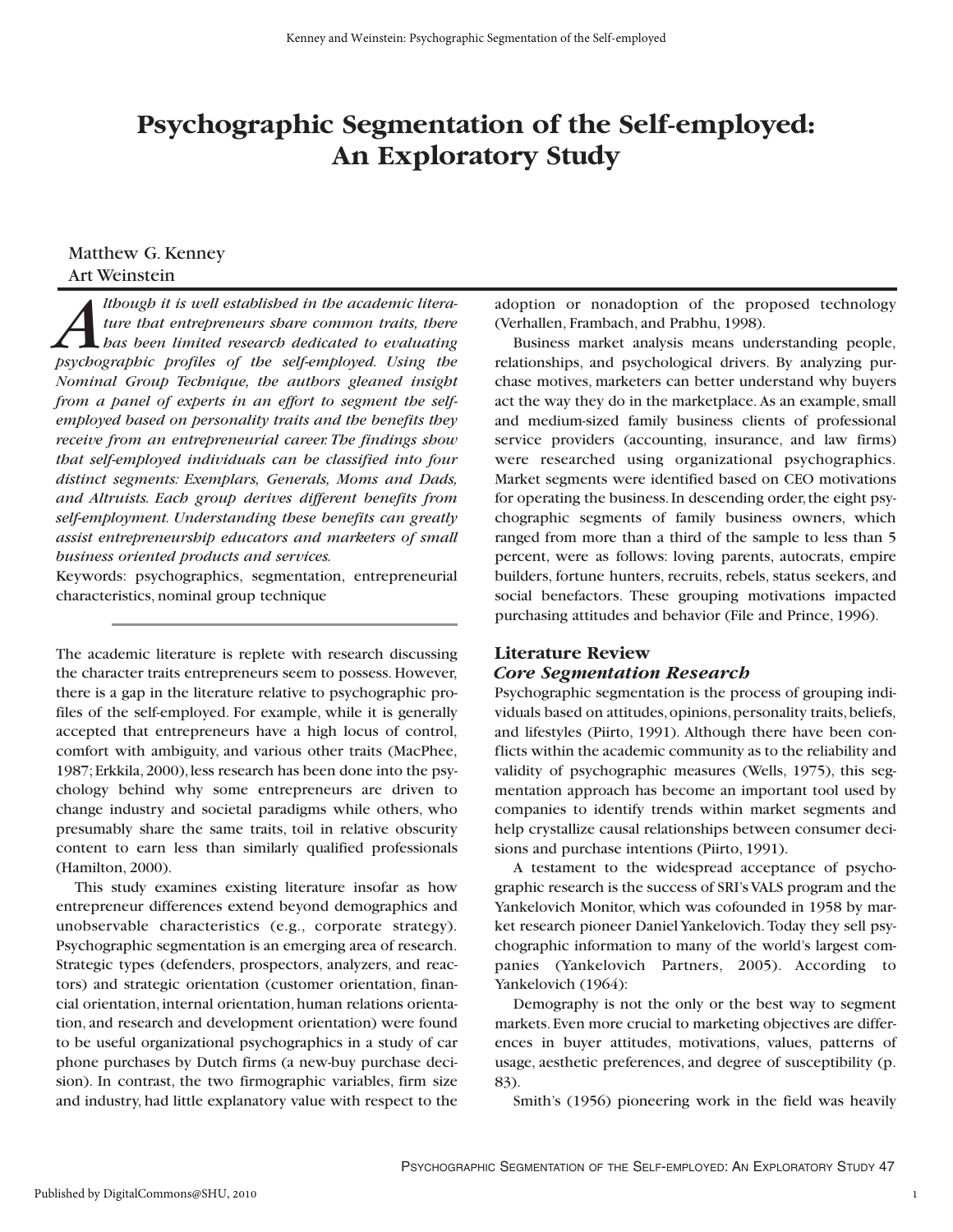rooted in the quantitative aspects of market segmentation. Psychographic theory, by contrast is an outgrowth of motivation research (Wells and Tigert, 1971), which posits an extension of Haley's (1968) benefit segmentation theory that states descriptive segmentation techniques such as demographics, geography, and usage are beneficial but provide limited insight into consumer intention.

Haley's hypothesis was that perceived benefits drive purchase intention, which has largely been empirically supported by subsequent scholarly research (Haley, 1999). Psychographics goes one step further by exploring the genesis of how consumers cognitively determine these benefits.

# *Entrepreneurial Segmentation: Theories and Insights*

Psychological constructs affecting entrepreneurial cognition include learning style (Johnson, Danis, and Dollinger, 2004), parental support and influence (Matthews and Human, 2004), maturity and life experiences (Reynolds, 2004), satisfaction (Johnson, Arthaud-Day, Rode, and Near, 2004), and selfconfidence (Cooper,Woo, and Dukelberg, 1988).

While there are myriad resources in the scholarly literature, such as the *Panel Study of Entrepreneurial Dynamics,* in empirically examining entrepreneurship as social and economic phenomena (Gartner, Shaver, Carter, and Reynolds, 2004), there is a gap in the literature relative to the psychoanalytic study of entrepreneurs (Kets de Vries, 1996). According to Jones-Evans (1995) "research has demonstrated considerable inconsistency in identifying a set of characteristics by which those individuals can be termed entrepreneurs or entrepreneurial" (p. 27).

This may be due to that fact that since Cantillon first used the word entrepreneur in an academic context, scholars have been unable to reach consensus as to a proper definition (Dana, 2001). Thus, an agreed upon conceptual framework for entrepreneurial development does not exist (Shane and Venkataramen, 2000; Outcalt, 2000).

Ward (2005) attributes this phenomenon to the fact that entrepreneurship has historically been viewed from three unique perspectives: economic, sociological, and idiosyncratic. Shane (2000) explains that three philosophical schools of thought have emerged relative to entrepreneurship: neoclassical equilibrium theory, psychological theory, and Austrian theory.

Neoclassical equilibrium theories posit that attributes of the individual, rather than information about an opportunity determines who becomes an entrepreneur. Essentially, entrepreneurs are born not made, and possess certain skills that lead to their avocation. Psychological theories suggest that the ability to recognize opportunity stems from intrinsic motivation. For example, McClelland (1961) theorized certain traits, such as the need for achievement, influence one's output. Austrian theories espouse the opposite of the neoclassical equilibrium view school, stating that information about an opportunity, rather than an individual's attributes, determine who will become an entrepreneur.

Entrepreneurship-related academic literature justifiably focuses heavily on trait theory of entrepreneurial leadership. Scholarly journal articles frequently discuss an entrepreneur's willingness to take risks, high locus of control, and relative comfort with ambiguity, etc. (see Figure 1). However, does knowing these qualities and traits truly help marketers of business-to-business (B2B) products or services define the entrepreneurial market? It is likely that the aforementioned traits are shared by paradigm changing entrepreneurs (e.g., H.Wayne Huizenga,Michael Dell,Martha Stewart etc.),as well as sole proprietors working from a home office.What are the key psychographic variables that separate radical and visionary entrepreneurs (Wawro, 2000) from the small business owner who chooses self-employment even though he or she is statistically more likely to earn less money (Hamilton, 2000) than comparably qualified corporate employees?

Since entrepreneurs have the ultimate decision-making authority in their ventures, understanding how and why they choose this career path (and the benefits they receive from it) will greatly assist B2B marketers in defining their market and crafting appropriate product and promotional strategies.



**Figure 1. Entrepreneur Qualities and Traits** *Source:* Adapted from Erkkila, 2000.

# **Research Methodology**

The Nominal Group Technique (NGT) was utilized to collect data for this study as it has been proven to be an effective qualitative research method.Using small judgment samples,it collects penetrating insights from subject matter experts (Streibel, 2003). This technique allows the group to reach consensus quickly while assuring that each participant is afforded equal opportunity to express his or her opinions.

The origins of NGT can be traced back to Delbecq and Van De Ven's (1971) Program Planning Model (PPM). NGT was established to mitigate the inherent limitations of the brainstorming technique. By the early 1970s it was clearly estab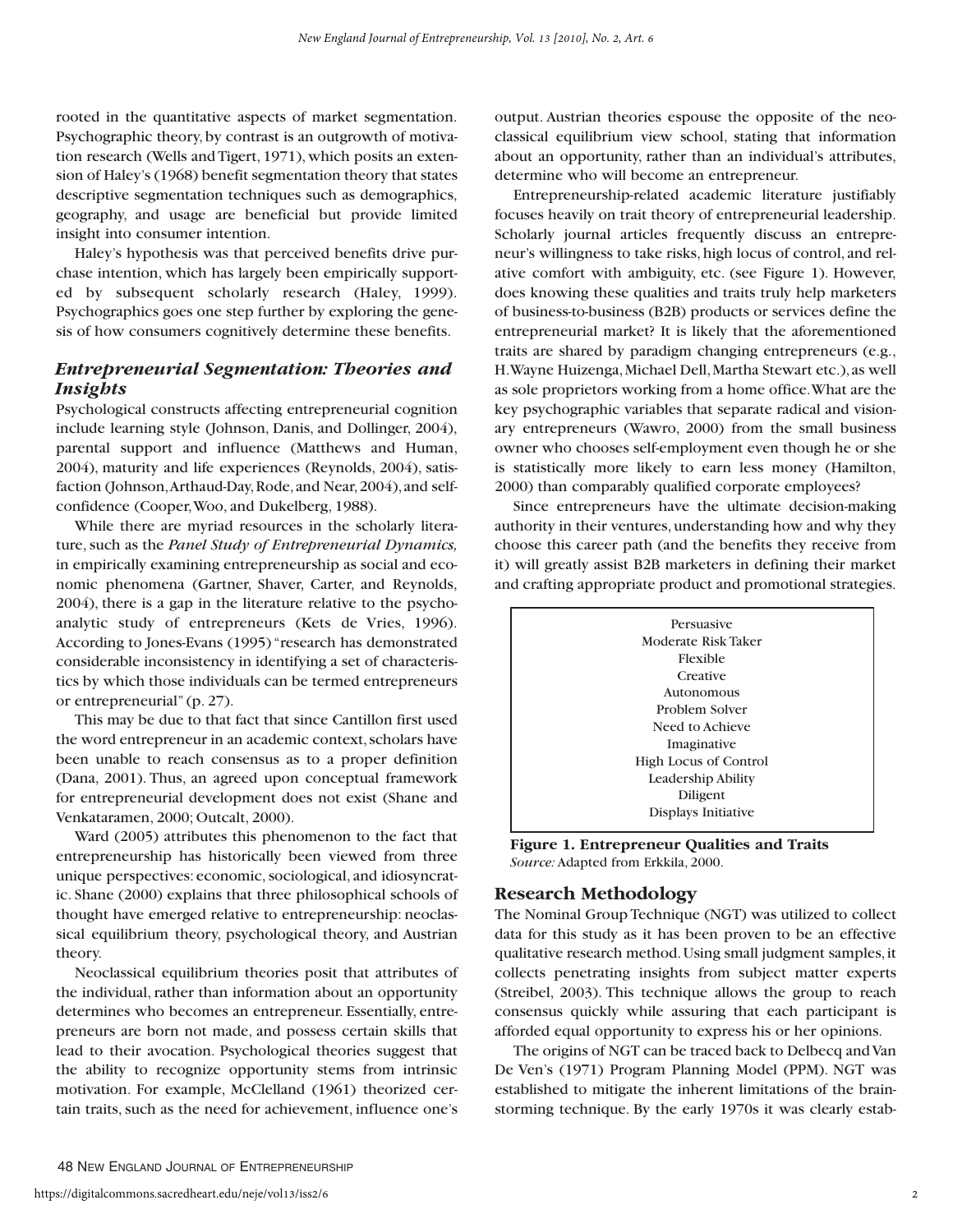lished by social scientists that interaction within groups often has the effect of inhibiting the performance of certain members (Taylor, Berry, and Block, 1958).

A nominal group is defined as a group that works together but does not interact directly (Delbecq and Van De Ven, 1971).The process of collecting data is as follows:

- A small group of experts is assembled in an effort to reach consensus.
- A facilitator provides open-ended questions to the participants and encourages them to share their answers without fear of judgment. The anonymity of the participant's response is assured.
- Responses are collected and shared by the facilitator with the entire group.
- The ideas are evaluated and anonymously voted on by the group members in an attempt to reach consensus.

# *Advantages and Limitations of NGT*

The primary advantage of NGT is that it assures equal participation of group members. It also is highly structured and allows for in-depth critical analysis by respondents (Potter, Gorden, and Hamer, 2004). Its disadvantages include a lack of synergy and cross fertilization of ideas received through brainstorming. The process is also somewhat mechanical (Sample, 1984) compared to other qualitative techniques. NGT requires an expert in the subject area to facilitate the discussion (Potter et al., 2004). However, it may be temping for expert facilitators to interject their own opinions, which would bias the findings.

The validity (Van Teijlengen et al., 2006) and reliably (Vella et al., 2000) of NGT has been demonstrated. NGT is an effective technique for an exploratory study. However, qualitative research has more potential for researcher bias and lacks the generalizability of quantitative research methods (Miles and Huberman, 1994). Thus, additional quantitative methods should be utilized in future investigation of the psychographic qualities of the self-employed.

# *Subject Matter Experts*

For the purposes of this research study a trilateral panel was established consisting of individuals who have a long track record of both scholarly achievement and entrepreneurial experience (see Figure 2). Each panel member has considerable experience working with entrepreneurs ranging from home-based businesses to leaders of high-growth entrepreneurial firms.

The panelists and facilitator concurred that Cantillon's definition of an *entrepreneur* as a self-employed individual (Formaini, 2001) was more appropriate than the Schumpeterian (1961) definition, which states that entrepreneurship is not contingent upon self-employment. Cantillon

viewed entrepreneurs as undertakers of opportunity who assume risk in expectation of a profit.The key component of entrepreneurship is viewed as willingness to accept uncertainty (Cantillon, 1931; Casson, 2002).

#### *Dr. Joe Goldblatt*

Dr. Goldblatt is Professor of Tourism and Hospitality Management in the School of Tourism & Hospitality Management and Executive Director for Professional Development and Strategic Advancement at Temple University in Philadelphia, Pennsylvania. He is an educational consultant, speaker, author, and editor of 15 books. Dr. Goldblatt is also a very successful entrepreneur having produced more than 1,000 high-profile events, ranging from presidential inaugurations to the opening of Donald Trump's Taj Mahal Resort (Temple University, 2007).

#### *Jo Hamilton, Ph.D.*

Dr.Hamilton is a professor in Franklin University's Master of Business Administration Program and teaches courses in entrepreneurship, knowledge management, organizational ethics and leadership. As a consultant she has helped companies including Wendy's International, Bank One, American Electric Power, Cardinal Health, and Lucent Technologies increase performance in the areas of B2B relationship management, custom web-based learning, performance support, team effectiveness, and business strategy alignment (Franklin University, 2007).

#### *Kenneth Proudfoot*

Mr. Proudfoot is the former Founding Director of the Larry Friedman International Center for Entrepreneurship and Professor of Entrepreneurship at Johnson & Wales University. He is the founder of the Rhode Island Microenterprise Association, president of the Enterprise Institute of Rhode Island, and has taught and/or designed undergraduate courses in global entrepreneurship, financing the entrepreneurial venture, and managing change and innovation (ESAC, 2007). He is also a 2006 recipient of the Leavey Award for Excellence in Private Enterprise Education.

# **Figure 2. Subject Matter Experts**

# *Data Collection*

During a four-week period the authors accumulated verbal and written feedback from each subject matter expert as to the psychological and personality traits of the self-employed for the purpose of psychographic segmentation. Content analysis was performed in order to categorize large amounts of text into narrow categories and establish precise definitions (Stemler, 2001). As the data were collected and coded, it soon became apparent that four classifications of selfemployed individuals were emerging:

1. Entrepreneurs who amass fortunes and/or iconic stature. A group Hamilton (2000) referred to as "superstars" (p. 605).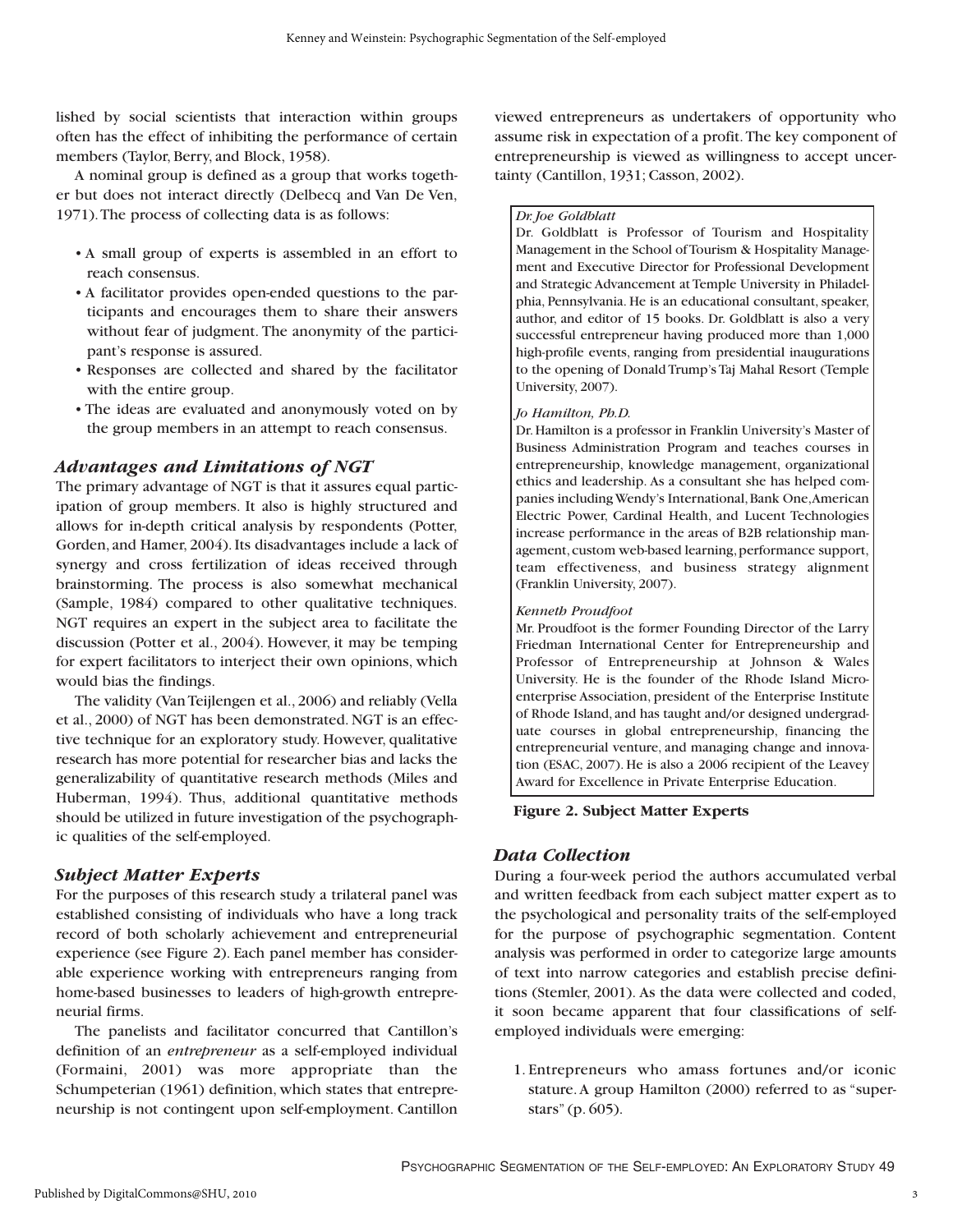- 2. Small business owners who are technically proficient but remain small due to their inability and/or unwillingness to delegate authority and give up control.
- 3. Lifestyle-based entrepreneurs who maintain a small, likely home-based, business and see self-employment not as a vocation but rather a complement to their preferred way of life.
- 4. Owners of nonprofit organizations who are dedicated to helping others, relieving a perceived injustice, or dedicated to a social cause in some way.

# **Findings**

Content analysis shows that the self-employed can be classified into four psychographic segments: Exemplars, Generals, Moms and Dads, and Altruists (see Figure 3).While individuals within these groups share most, if not all, of the traits set forth by Erkkila (2000) and other scholars, it is clear that members of each segment derive different benefits from selfemployment.

# *Segment 1: Exemplars*

The word "exemplar"derives from the Latin word exemplum and refers to a desired model, or something that should be imitated. Essentially, Exemplars are the entrepreneurs who have an enormous impact on their industry and society. These entrepreneurs share the same aforementioned traits as others entrepreneurs but tend to be more visionary. While Exemplars reflect the societal perceptions of the selfemployed, they are actually the rarest segment (MacPhee, 1987).

For instance, Cruikshank (2006) notes how in the 1970s a young Steve Jobs would spend time in department stores looking at the design of kitchen appliances and visualizing a personal computer that would be as easy to use and as ubiquitous as household appliances. Future billionaires Bill Gates and Michael Dell, each leaving college to pursue the opportunities they recognized, reflect the visionary (Wawro, 2000) and risk-taking propensity (Jennings, Cox, and Cooper, 1994) of the Exemplar.

A key characteristic that seems to separate Exemplars from the other entrepreneurial segments is their ability to leverage the talents of others in fulfillment of their vision. Similar to what Napoleon Hill viewed as a Master Mind Alliance, Exemplars seem to be aware of their strengths and weaknesses and take proactive steps to mitigate their weaknesses via hiring or strategic relationships. Jim Koch, founder of Boston Beer Company, notes that as an entrepreneur "you can believe that your judgment is infallible and develop a whim of iron which can lead you into making dumb mistakes" (Ericksen, 1997, p. 55). To avoid this phenomenon, Koch chose to grow his business by outsourcing production, under close supervision, to other breweries that had declining brands but adequate infrastructure and core technical competencies. As a result, the company realized tremendous growth and Koch is viewed as a paradigm-changing entrepreneur.

Exemplar Sam Walton changed the landscape of his industry by creating a culture that valued the role of teamwork in pursuit of a shared goal. Tangible rewards such as employee stock options in combination with subtle tactics, such as referring to employees as *associates,* managers as *coaches,* and customers as *neighbors* resulted in internal stakeholders having immense loyalty for Walton despite often having burdensome work conditions (Bergdahl, 2004).

Another Exemplar, Southwest Airlines founder Herb Kelleher has received similar devotion from employees. According to Schwartz (1996) this employee devotion and ultimately the company's long record of profitability in a turbulent industry can be traced to the golden rule set forth by Kelleher:

Employees are No.1.The way you treat your employees is the way they will treat your customers. Think small to grow big.Manage in the good times for the bad times. Irreverence is OK. It's OK to be yourself. Have fun at work. Take the competition seriously, but not yourself. It's difficult to change someone's attitude, so hire for attitude and train for skill.Think of the company as a service organization that happens to be in the airline business. Do whatever it takes. Always practice the Golden Rule, internally and externally.

Exemplars do not seem to reflect the negative traits many people in society have of entrepreneurs as mercurial, primarily internally motivated, and unconcerned with risk (Jennings, Cox, and Cooper, 1994). Rather, they tend to be true leaders who view their companies as vehicles of social good and positive change. While Exemplars often reap the financial gains incumbent with leading an industry and/or societal paradigm shift, financial gain does not appear to be a motivator. Money appears to satisfy but not motivate, which suggests Two-Factor Theory (Herzberg, 1984) has some applicability to an entrepreneurial career path.

One quality of an Exemplar is that he or she often willingly cedes power to a professional CEO once the company reaches a certain critical mass. They are intuitive and selfactualized, and thus realize that they do not have the skill set and/or managerial acumen to grow the company to the next level. Essentially, an Exemplar will put the best interest of shareholders ahead of his or her ego. A recent example of this phenomenon was Jet Blue founder David Neeleman stepping down as CEO after recognizing the company needed a leader with better operational skills (Schlangenstein and Mildenberg, 2007).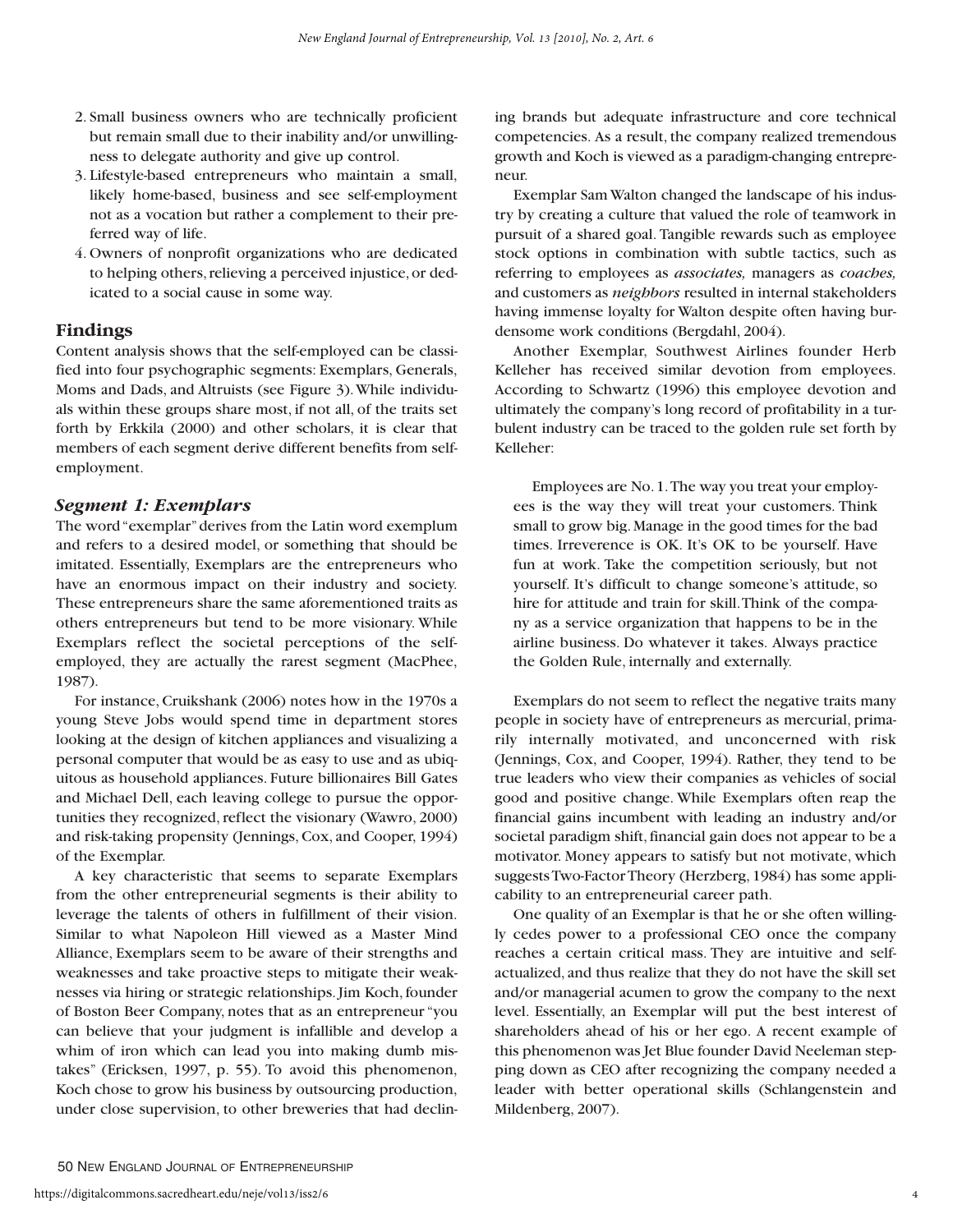#### *Segment 2: Generals*

Generals, by contrast, would be much less likely to cede power due to their overly developed locus of control. The term *General* can be somewhat deceiving as this segment is often leading either a very small team or, in many cases, no team at all. This descriptive term is used to reflect the need for control in virtually every facet of his or her venture. Generals tend to be very technically proficient but lack the vision and leadership skills inherent in Exemplars. This truth is evident to every stakeholder except the General, who is likely to view himself or herself as an Exemplar.

Gerber (1986) notes that self-employed individuals have three personalities: entrepreneur, technician, and manager. All three must be present if a venture is to get off the ground but once the venture is launched one of the personalities tends to dominate and ultimately dictates the course of the venture. The General has enough entrepreneurial vision to identify a market opportunity that complements his or her strengths and has a modicum of skills in the functional areas of business that allow for the venture to remain sustainable. Generals are often found in the technical trades and professional services. The sole proprietor of a small landscaping business and a home-based management consultant may, although dissimilar in a demographic context, be very similar

in a psychographic context in that they perceive similar benefits from self-employment.

The problem most Generals have is their inability to let go of the reins once their goal of profitability has been achieved (Jennings, Cox, and Cooper, 2004). This results in a paradox in that the skills that allow Generals to achieve profitability will ultimately lead to their downfall.Ward's (2003) description of paradoxical entrepreneurial organizations seems to encapsulate the path followed by many Generals by noting these organizations:

Become dominated by the function that has driven their success, and hubris develops, causing them to fail to see how their organization is losing touch with a changing environment, even leading them to believe that they shape the environment and do not need to be concerned with external changes. Thus, the heroic vision on which the organization was founded becomes a heroic self-concept (p. 103).

Traits such as obsession with quality that are essential in the formative stages of a venture can be destructive at later stages of a venture. This is a paradox Generals seem unwilling or unable to predict or prevent.



**Figure 3: Psychographic self-employed segments**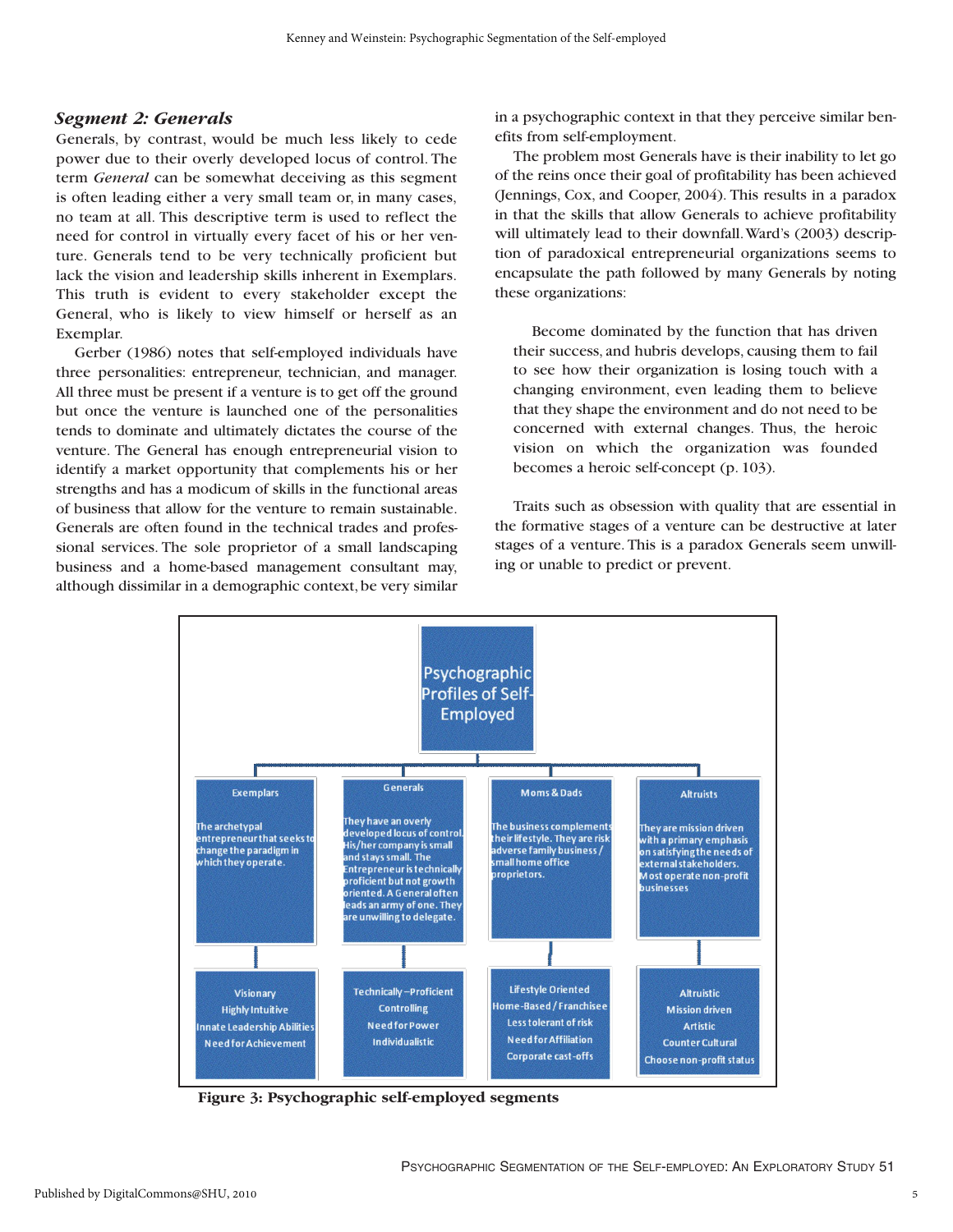## *Segment 3: Moms and Dads*

Members of this segment tend to view their venture as an extension of themselves. Entrepreneurship isn't as much about being self-employed as it is about being true to their avocation.This segment nurtures their ventures much like a parent would with a child in that they appear to be emotionally attached to the enterprise and will make decisions to protect the venture that may not be in their best commercial interests.This psychographic segment is comprised of three subsegments of entrepreneurs. Each subsegment is motivated by lifestyle considerations but derive different benefits from their career choices. The three subsegments of Moms and Dads were found to be

- Lifestyle entrepreneurs:Business owners who choose selfemployment primarily for the lifestyle benefits an entrepreneurial career path offers. These are individuals who own businesses closely aligned with their personal interests, values, and passions (Marcketti, Niehm, and Fuloria, 2006).These ventures are unlikely to generate significant revenue but are desirable to entrepreneurs seeking to escape bureaucratic or corporate environments. The struggling artist who sells his or her wares without much prospect of financial gain would be a prototypical lifestyle entrepreneur.
- Franchisees: According to the International Franchise Association (2004), there are 767,483 franchise units in the United States, which provide 9,797,117 jobs or 7.4 percent of the nation's private sector jobs. It is the consensus of the panel that the franchisees should be classified as a subsegment of Moms and Dads because the primary benefit sought by this segment is mitigated risk and leveraging shared resources, similar to the benefits one receives as part of a family unit.
- Family Business Owners: Sharma, Chrisman, and Chua (2007) define family business as "a business governed and/or managed on a sustainable, potentially crossgenerational, basis to shape and perhaps pursue the formal or implicit vision of the business held by members of the same family or a small number of families" (p.2). Culture within family firms is unique in that there is a dynamic interaction between family values and expectations, and business values and expectations (Naldi et al., 2007). Moms and Dads tend to indoctrinate their children into the business at an early age and communicate to them, either tacitly or explicitly, that the family business is a viable potential career path. The motivation for these parents is protecting their children via ensuring future employment, but these actions may foster feelings of guilt and/or resentment among those children intent on forging a different career path.

# *Segment 4: Altruists*

Members of this psychographic segment tend to associate success and derive benefits by advancing a social cause and/or helping others. Their entrepreneurial activities are mission based (Brickerhoff, 2000) and are likely to establish nonprofit corporations. According to the National Center for Charitable Statistics (2007) there are 1,397,263 nonprofit organizations in the United States, which represents a 28.8 percent increase since 1996. Of the nonprofits, 7.4 percent are private foundations created by Exemplars and/or the organizations they founded and 36.2 percent of the nonprofits generate \$25,000 or less in revenue (NCCS, 2007).The latter statistic shows that a significant number of Altruists are likely running their ventures on a part-time basis while working for others, which mitigates some of the pressure of fundraising. It also demonstrates that Altruists may lack some of the business acumen required to manage a venture.

Many Altruists appear somewhat naïve in that they tend to believe that their altruistic purpose will be enough to sustain their business (Brickerhoff,2000).In reality,Altruists may face the greatest challenges as their tax status limits potential revenue streams and established professionally managed charities have existing relationships with the finite number of grant-makers.

#### **Management Implications**

Psychographic segmentation of the self-employed benefits marketers of small business related products and services as marketers will have clearer insight into how and why entrepreneurs make decisions. Entrepreneurship and marketing educators will also benefit from the findings of this study as they show that entrepreneurial activity may be influenced as much by perceived psychographic benefits as one's entrepreneurial traits.While the literature suggests traits drive behaviors, the findings of this study suggest traits *and* the perceived benefits of self-employment drive behaviors.

# *Marketing to Exemplars*

Exemplars will be interested in scaling their venture and positioning it as an alternative to existing offerings. Therefore, marketers may want to appeal to the visionary facet of this segment by embracing and validating their vision. Sales representatives will likely not see the same opportunity as the Exemplar, but they shouldn't be critical of the Exemplar's vision. Numerous executives have rued the day their managers ignored the vision of an Exemplar and lucrative opportunities have been missed. For instance, Exemplars such as Bill Gates and Steve Jobs recognized commercial opportunities for technology developed by Xerox's PARC division (Abate, 2004) that Xerox engineers thought to be of little commercial value. Marketers need to look at this segment much in the way private equity investors view this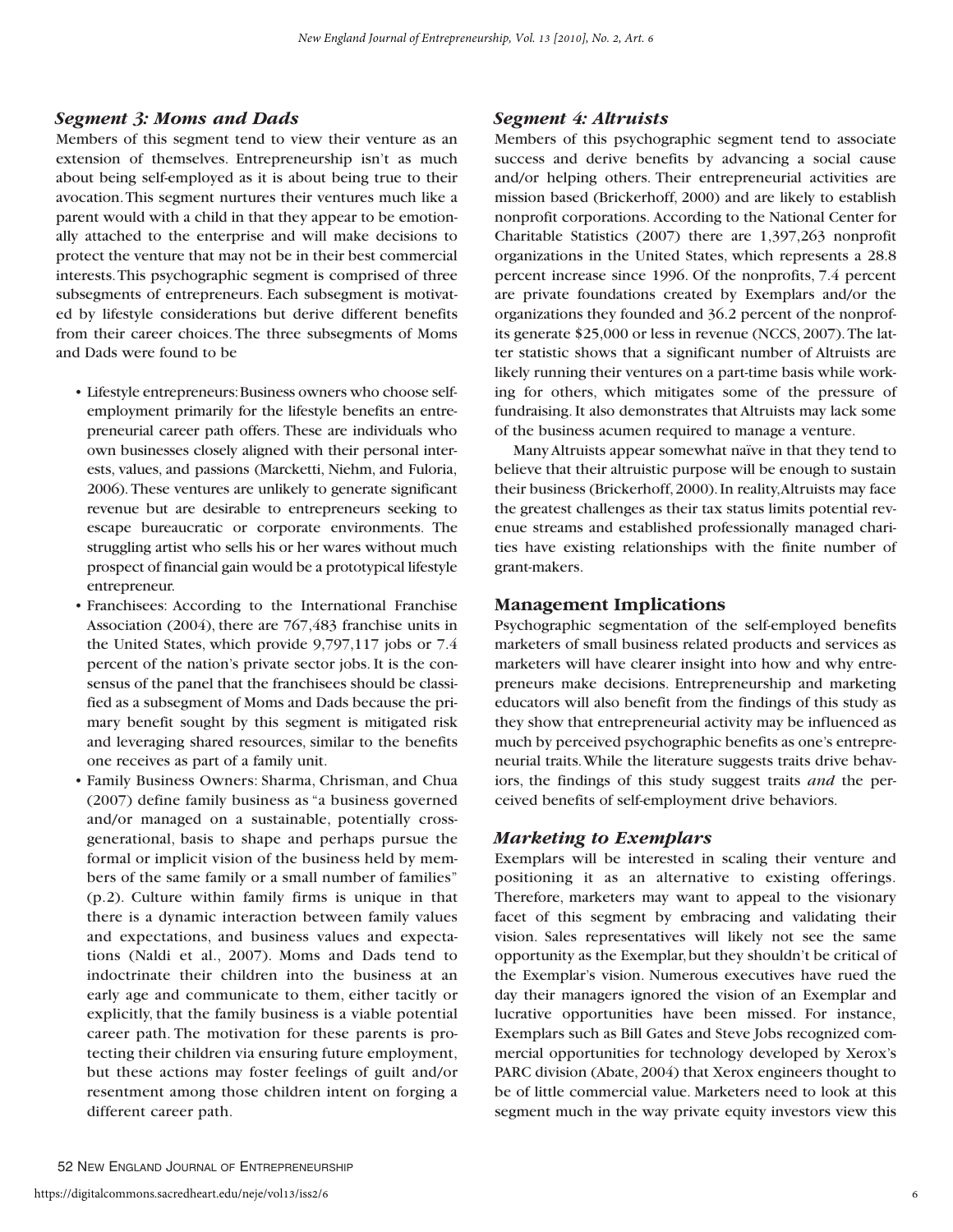segment: as entrepreneurs who have the ability to potentially shift industry and societal paradigms.

Exemplars will be interested in the negotiating terms and prices more than other segments, perhaps even discussing volume discounts with prospective vendors long before the business is operational. Of course, many exemplary visions do not come to fruition, which is why they are usually dismissed by vendors.To identify potential Exemplars, B2B marketers should look to associations such as the MIT Enterprise Form or high-tech incubators, as this segment will be the most proactive at networking and be far more open to the prospect of bringing in new vendors than the other psychographic segments.

# *Marketing to Generals*

Marketers can determine if an entrepreneur is a General relatively quickly by examining the growth trajectory of the business. If it appears that the venture has remained at a plateau and the entrepreneur does not express a desire to grow the business, he or she is likely a General. Thus, marketers should play to the overly developed locus of control that typifies this segment. A hard sell should not be used, but rather a calculated business case should be presented to the General as they will be more analytical and less emotional when developing relationships with vendors than the other segments. The value proposition should be presented in a way that the benefits satisfy the General's need to control and heroic self-concept, rather than stressing the value to the General's end customers. Generals will feel as if they know their customers better than anyone and resent the inference that they could be providing better service than they are currently providing.

# *Marketing to Moms and Dads*

This segment will have a somewhat parental relationship with their customers and businesses. Marketers, unlike when marketing to Generals, should promote the value proposition's impact on the business and customers. This segment will be focused on quality over quantity, and likely put the best interest of the internal and external stakeholders above their own self-interest.

Another key consideration when marketing to this segment is their higher level of risk aversion. Unlike Exemplars, Moms and Dads are much more likely to prefer a safer entrepreneurial path,which is reflected by their penchant for purchasing franchises and working in family businesses. Leveraging the power of a franchised brand and an appreciation of family business traditions are important to this group,

thus marketers should be cognizant not to present products or services that will radically change the status quo.

# *Marketing to Altruists*

This segment offers the least potential for business-to-business marketers insofar that a significant percentage of these ventures generate minimal revenue. Selling to Altruists, however, is somewhat easier than selling to the other segments in that the entrepreneur will be fixated on his or her mission. So long as the product/service helps to fulfill the mission the entrepreneur will be receptive, provided he or she has adequate cash flow to complete the transaction.

# **Research Agenda**

According to Pink (2001) there are 30 million self-employed individuals in the United States alone, yet relatively little research has been conducted to psychographically segment this group. This exploratory study should serve as the foundation for future quantitative and qualitative research in this area. Larger samples and different data collection techniques will allow future researchers to utilize factor analysis, cluster analysis, and discriminant analysis to identify the underlying dimensions of response data.

Future researchers may also want to establish if each segment is comprised of subsegments, similar to the Moms and Dads. Additionally, psychographic segmentation of intrapreneurs is an area of future interest. Predicting entrepreneurial propensity among employees contributes to the long-term health of an organization as it's been demonstrated that organizations that maintain an entrepreneurial culture are able to attract higher quality job applicants (Olmsted, 2005) and out-perform their competitors (Parboteeah, 2000).

By determining the perceived benefits individuals gain by choosing self-employment as a career path, future researchers can make an important contribution to the organizational behavior, entrepreneurship, and marketing literature. Addi-tionally, these findings would greatly benefit B2B marketers. An overwhelming number of businesses in the United States are small businesses (Small Business Administration, 2006) and understanding the attitudes, lifestyles, and motives of those business owners would enhance marketing efficiency and effectiveness.

Future researchers should replicate this study with a different panel of subject matter experts. If their findings indicate validity and reliability, the study should be expanded quantitatively. A questionnaire could be created and the responses could be interpreted using factor and cluster analysis in an effort to support the qualitative research findings.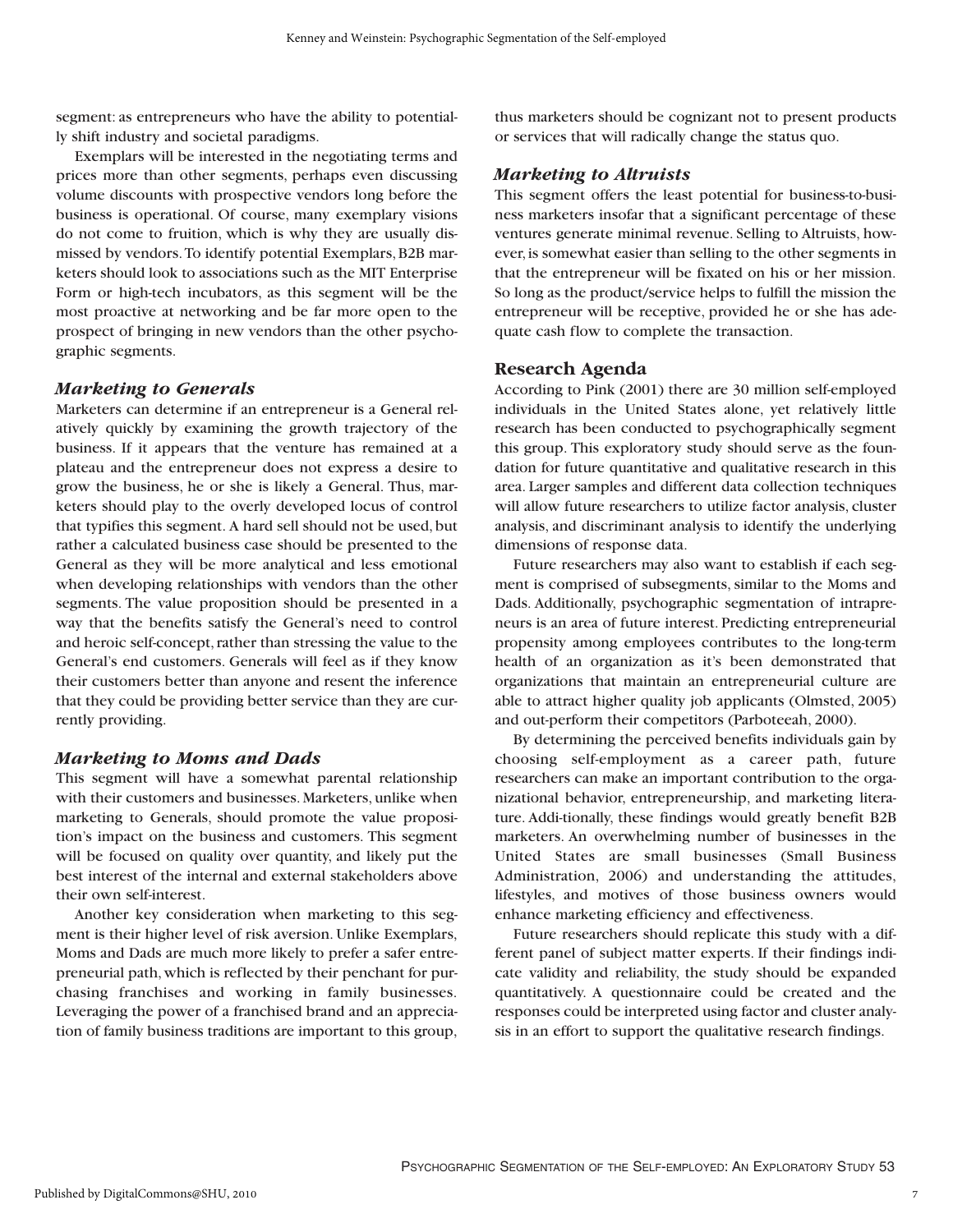# **References**

- Abate,T. (2004, February 25). Xerox PARC scientists honored for groundbreaking work on early computers. *San Francisco Chronicle.* Retrieved May 16, 2007, from http://www.sfgate.com/bin/.cgi?file=//////F741.DTL&type=print
- Bergdahl, M. (2004). *What I learned from Sam Walton: How to compete and thrive in a Wal-Mart World.* New York: John Wiley and Sons.
- Brickerhoff, P. C. (2000). *Mission Based Management.* New York: John Wiley & Sons.
- Cantillon, R. (1931). *Essai sue la nature du commerce en general* (H. Higgs, Ed.). Reprints of economics classics. New York: Sentry Press.
- Casson, M. (2002). *Entrepreneurship.* Retrieved January 16, 2007, from Library of Economics and Liberty Web site: http://www.econlib.org///.html.
- Cooper,A.,Woo, C., and Dunkelberg,W. (1988). Entrepreneurs' perceived chances for success. *Journal of Business Venturing* 3(97), 97–108.
- Cruikshank, J. L. (2006). *The Apple Way.* New York: McGraw-Hill.
- Dana, J. P. (2001).The education and training of entrepreneurs in Asia. *Education + Training* 43(8), 405–416
- Delbecq,A.A, and Van De Van,A. H. (1971). A group process model for problem identification and program planning.*Journal of Applied Behavioral Science,* 7, 466–492.
- Ericksen, G. K. (1987). *What's luck got to do with it?* New York: John Wiley & Sons.
- Erkkila, K. (2000). *Entrepreneurial Education.* New York: Garland.
- ESAC (European Study Abroad Center). *Professor Kenneth Proudfoot*. (2007). Retrieved May 4, 2007, from http://www. goesac.com/.htm.
- File,K. M., and Prince, R. A. (1996). A Psychographic Segmentation of Industrial Family Businesses. *Industrial Marketing Management* 25, 223–234.
- Formaini, R. L. (2001). The engine of capitalist process: Entrepreneurs in economic theory. *Economic and Financial Review.* Retrieved January 27, 2007, from Federal Reserve Bank of Dallas Web site: http://www.dallasfed.org////a.pdf
- Franklin University.*News and Community.*(2007). Retrieved May 4, 2007, from http://www.franklin.edu/\_us/.franklin.edu/ +%2526+Community/+of+Franklin/+Hamilton.html.
- Gartner,W. B., Shaver, K. G., Carter, N. M., and Reynolds, P. D. (2004). *Handbook of Entrepreneurial Dynamics* [Foreword]. Thousand Oaks, CA: Sage.
- Gerber, M. (1986). *The E-Myth.* Cambridge, MA: Ballinger.
- Haley, R. I. (1968, July). Benefit Segmentation:A decision oriented research tool.*Journal of Marketing* 32(2), 30–35.
- Haley, R. I. (1999). Benefit Segmentation:Thoughts on its past and future.*Journal of Segmentation in Marketing* 3(1), 5–11.
- Hamilton, B. H. (2000, June). Does entrepreneurship pay? An empirical analysis of the returns on self employment. *The Journal of Political Economy* 108(3), 604–631.
- Herzberg, F. (Ed.). (1984, May 7). *This week's citations classics:The motivation to work,* (19). Retrieved January 28, 2007, from University of Pennsylvania Web site: http://www.garfield.library.upenn.edu//SP02300001.pdf.
- International Franchise Association. *Economic impact of franchised businesses.*(2004).Washington, DC: International Franchise Association. Retrieved May 16, 2007, from http://www.franchise.org//\_2.pdf.
- Jennings, R., Cox, C., and Cooper, C. L. (1994). *Business Elites.* London: Routledge.
- Johnson, K. L., Arthaud-Day, M. L., Rode, J. C., and Near, J. P. (2004). Job and Life Satisfaction. In *Handbook of Entrepreneurial Dynamics* (pp. 163–169). Thousand Oaks, CA: Sage.
- Johnson,K. L., Danis,W. D., and Dollinger, M. J. (2004). Decision-Making Styles. In *Handbook of Entrepreneurial Dynamics* (pp. 171–178). Thousand Oaks, CA: Sage.
- Jones-Evans, D. (1995). A typology of technology-based entrepreneurs.*International Journal of Entrepreneurial Behaviour and Research* 1(1), 26–47.
- Kets de Vries, M. (1996, July). The anatomy of the entrepreneur: Clinical observations. *Human Relations* 49(7), 853–883.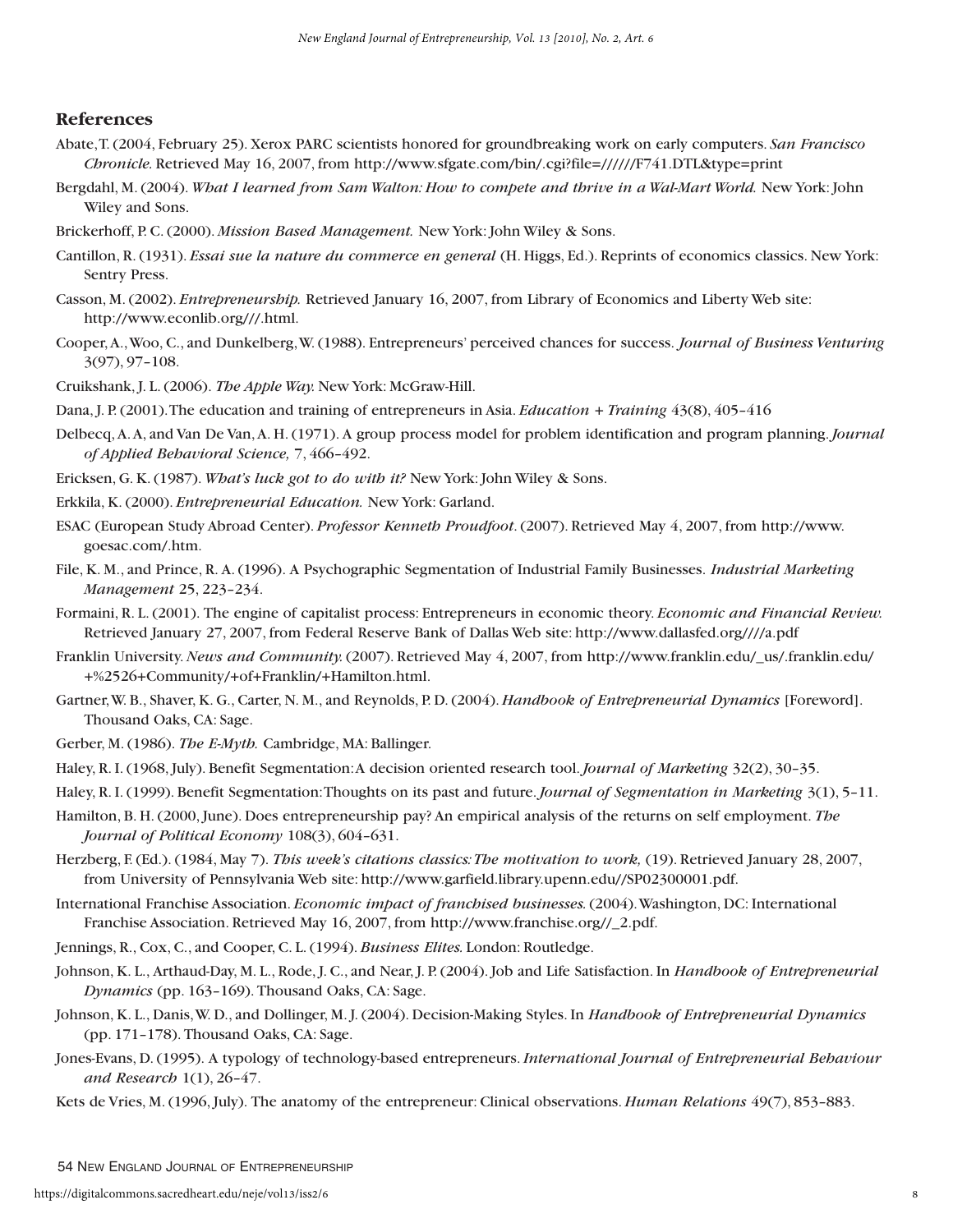MacPhee,W. (1987). *Rare Breed.* Chicago: Probus.

- Marcketti, S. B., Niehm, L. S., and Fuloria, R. (2006). An exploratory study of lifestyle entrepreneurship and its relationship to life quality. *Family and Consumer Sciences Research Journal* 34(3), 241–259.
- Matthews, C. H., and Human, S. E. (2004). Family background. In *Handbook of Entrepreneurial Dynamics* (pp. 94–103). Thousands Oaks, CA: Sage.
- McClelland, D. C. (1961). *Entrepreneurial behavior and characteristics of entrepreneurs* (S. Shane, Ed., pp. 499–599). The foundations of entrepreneurship:Volume 1. Northampton, MA: Edward Elgar. (Reprinted from The Achieving Society.)
- Miles, M. B., and Huberman,A. M. (1994) *Qualitative Data Analysis.* Sage Publications.Thousand Oaks, CA.
- Naldi, L., Nordqvist, M., Sjöberg, K., and Wiklund, J. (2007, March). Entrepreneurial orientation, risk taking, and performance in family firms. *Family Business Review* 20(1), 33–47.
- National Center for Charitable Statistics.*Number of Nonprofit Organizations in the United States,* 1996–2004. (2007). Retrieved May 16, 2007, from http://nccsdataweb.urban.org//.php?state=US.
- Olmsted, L. (2005, July). Nonstop innovation.*Inc*. 27(7), 34. Retrieved August 07, 2007, from Business Source Elite database.
- Outcalt, C. (2000, September). *The Notion of Entrepreneurship: Historical and Emerging Issues.* Retrieved February 6, 2007, from CELCEE Kauffman Center for Entrepreneurial Leadership Clearinghouse on Entrepreneurship Education Web site: http://www.celcee.edu///-4.html.
- Parboteeah, K. (2000). Choice of type of corporate entrepreneurship:A process model [Electronic version]. *Academy of Entrepreneurship Journal* 6(1), 28–47.
- Pink, D. (2001). *Free Agent Nation: The Future of Working for Yourself.* New York: Warner Books.
- Piirto, R. (1991). *Beyond Mind Games:The Marketing Power of Psychographics.* Ithaca, NY:American Demographics.
- Potter M., Gordon S., and Hamer P. (2004). The Nominal Group Technique: A useful consensus methodology in physiotherapy research.*New Zealand Journal of Physiotherapy* 32(3), 126–130.
- Reynolds, P. D. (2004). Overview: Life Context, Personal Background. In *Handbook of Entrepreneurial Dynamics* (pp. 3–11). Thousand Oaks, CA: Sage.
- Sample, J.A. (1984, March). Nominal Group Technique:An alternative to brainstorming.*Journal of Extension* 22(2). Retrieved June 15, 2009, from http://www.joe.org/joe/1984march/iw2/php.
- Schlangenstein, M., and Mildenberg, D.(2007, May 10). Jet Blue Air names Barger to succeed Neeleman as Chief. *Bloomberg*. Retrieved May 14, 2007, from http://www.bloomberg.com//?pid= 2060 1087&sid =aWMyjHAc F4h4&refer=home.
- Schumpeter, J. A. (1961). *The Theory of economic development:An inquiry into profits, capital, credit, interest, and the business cycle.* New York: Oxford University Press.
- Schwartz,K.(1996, November 17). *Tangy touch in the sky.* Retrieved May 12, 2007, from Associated Press Web site: http://archive.southcoasttoday.com///-96/bu066.h
- Shane, S. (2000, July). Prior knowledge and the discovery of entrepreneurial opportunities. *Organizational Science* 11(4), 448–469.
- Shane, S., and Venkataraman, S. (2000, January). The promise of entrepreneurship as a field of research. *Academy of Management Review* 25(1), 217–226.
- Sharma, P., Chrisman, J. J., and Chua, J. H. (1997). Strategic management of the family business: Past research and future challenges. *Family Business Review* 10(1), 1–35.
- Small Business Administration. *Small business drives the U.S. economy.*(2006, September 26). Retrieved May 11, 2007, from http://www.sba.gov/advo/press/06-17.html.
- Smith,W. R. (1956, July). Product Differentiation and Market Segmentation.*Journal of Marketing* 21(1), 3–8.
- Stemler, Steve (2001). An overview of content analysis. *Practical Assessment, Research & Evaluation* 7(17). Retrieved May 10, 2007 from http://PAREonline.net/getvn.asp?v=7&n=17.
- Streibel, B. (2003). *The Manager's Guide to Effective Meetings.* New York: McGraw Hill Professional.
- Taylor, D.W., Berry, P. C., and Block, C. H. (1958). Does group participation when using brainstorming facilitate or inhibit creative thinking? *Administrative Science Quarterly* 3(1), 23–47.